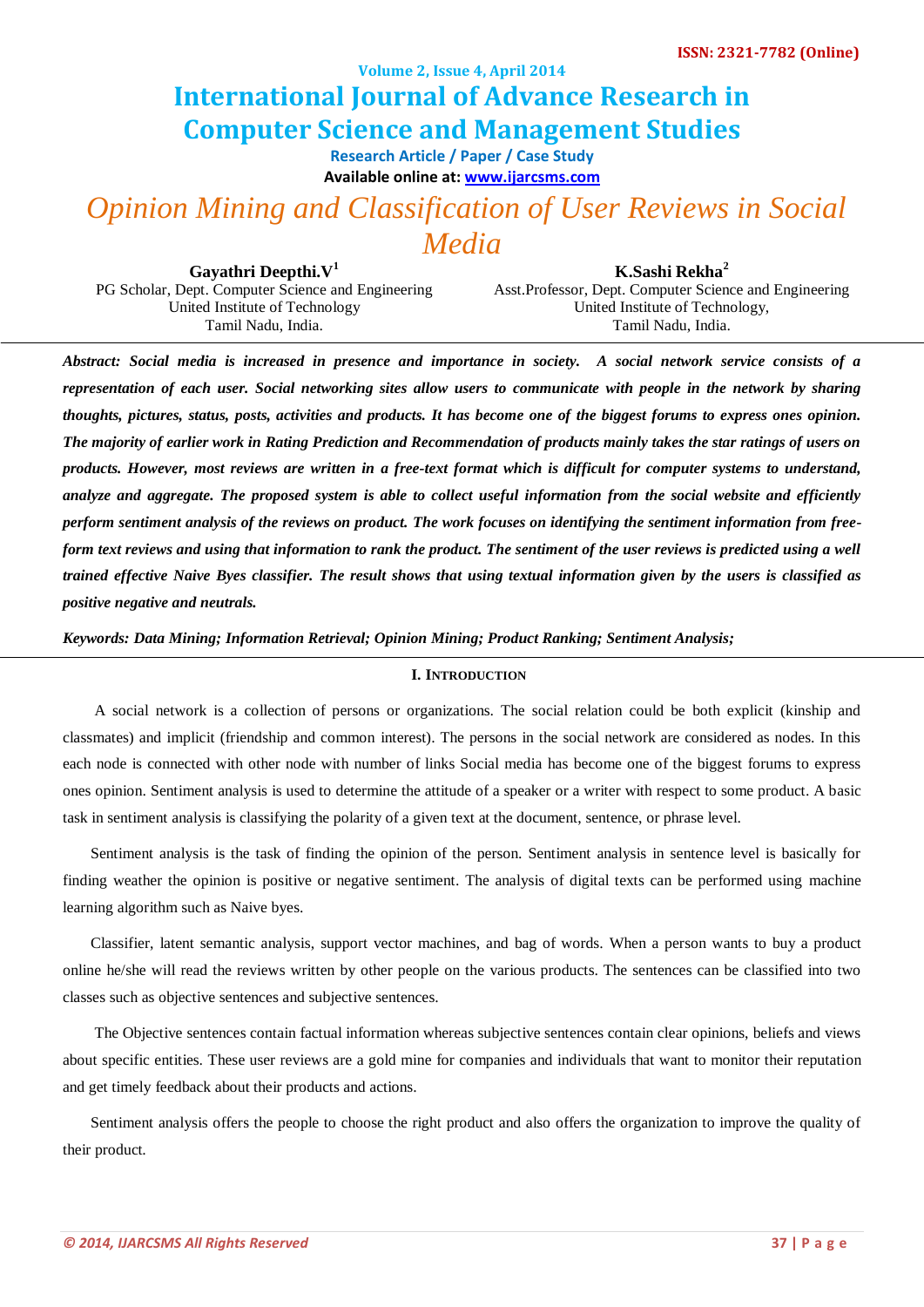# **II. BACKGROUND AND RELATED WORK**

Social media continues to gain increased presence and importance in society. Sentiment analysis aims to determine the attitude of a speaker or a writer with respect to some topic or the overall contextual polarity of a document and the effect the user wants to have on the reader. Sentiment analysis has become popular in judging the opinion of consumers towards various brands [1]. The way in which consumers express their opinion on social networking websites helps to judge this opinion [2]. The main issue is to understand this sentiment and being able to classify it appropriately [3]. The tweets are obtained from the twitter website using the twitter API. This will provide us with a large source of information for conducting the sentiment analysis [4]. Since data is being retrieved from a micro blogging website an appropriate approach is to be used [5]. The tweets are first checked for relevance to Smartphone's by using a list of keywords [6]. The system is trained using the training dataset which makes it capable to analyze the input tweets [7]. The input tweets are then checked word by word and the words expressing opinion are taken into account [8]. The sentiment analysis of the tweets is performed by the system [9] after which the tweets are classified into positive, negative and neutral categories [10].

### **III. WORD EXTRACTION AND SENTIMENT ANALYSIS**

To perform the sentiment analysis a trained dataset is considered. Data from the dataset is the input for the Entity Extraction module. The sentence will have some valuable information about its sentiment and the rest of the words will not give any clue regarding the sentiment. Such words should be removed by preprocessing. Data preprocessing is done to eliminate the incomplete, noisy and inconsistent data. Data must be preprocessed in order to perform any data mining functionality.

Data Preprocessing involves the following tasks Removing URLs, In general URLs does not contribute to analyze the sentiment in the informal text. For example consider the sentence "I have logged in to www.Ecstasy.com as I'm bored" actually the above sentence is negative but because of the presence of the word ecstasy it may become neutral and it's a false prediction. In order to avoid this sort of failures the URLs should be removed. After preprocessing the features are extracted. The Naïve Bayes Classifier is trained with a training data set labeled with sentiments positive, negative or neutral for sentiment analysis . There are one million labeled tweets in the data set. After performing preprocessing such as Stop Word removal, Stemming, and feature extraction on the input tweet, the Sentiment Classifier Model labels the tweet with a sentiment using this trained Naïve Bayes classifier.

#### **IV. PROPOSED WORK**

Social network has recently been increased in developing web relationships between individuals. Each Individual is allowed to give their reviews for a product in star rating and free form text. Textual information gives a better prediction than the star ratings given by the users. The sentiment information from the user's free-text reviews are identified and that knowledge is used for rating and ranking the product. User reviews are analyzed and classified at the sentence level as positive or negative. A Nobel Naive Bayes (NB) classifier [8] is used to classify the sentiment of the user reviews as positive or negative. This allows users to get recommendations on specific aspect of the product.

### *System Architecture Design*



Fig 1 System Architecture Design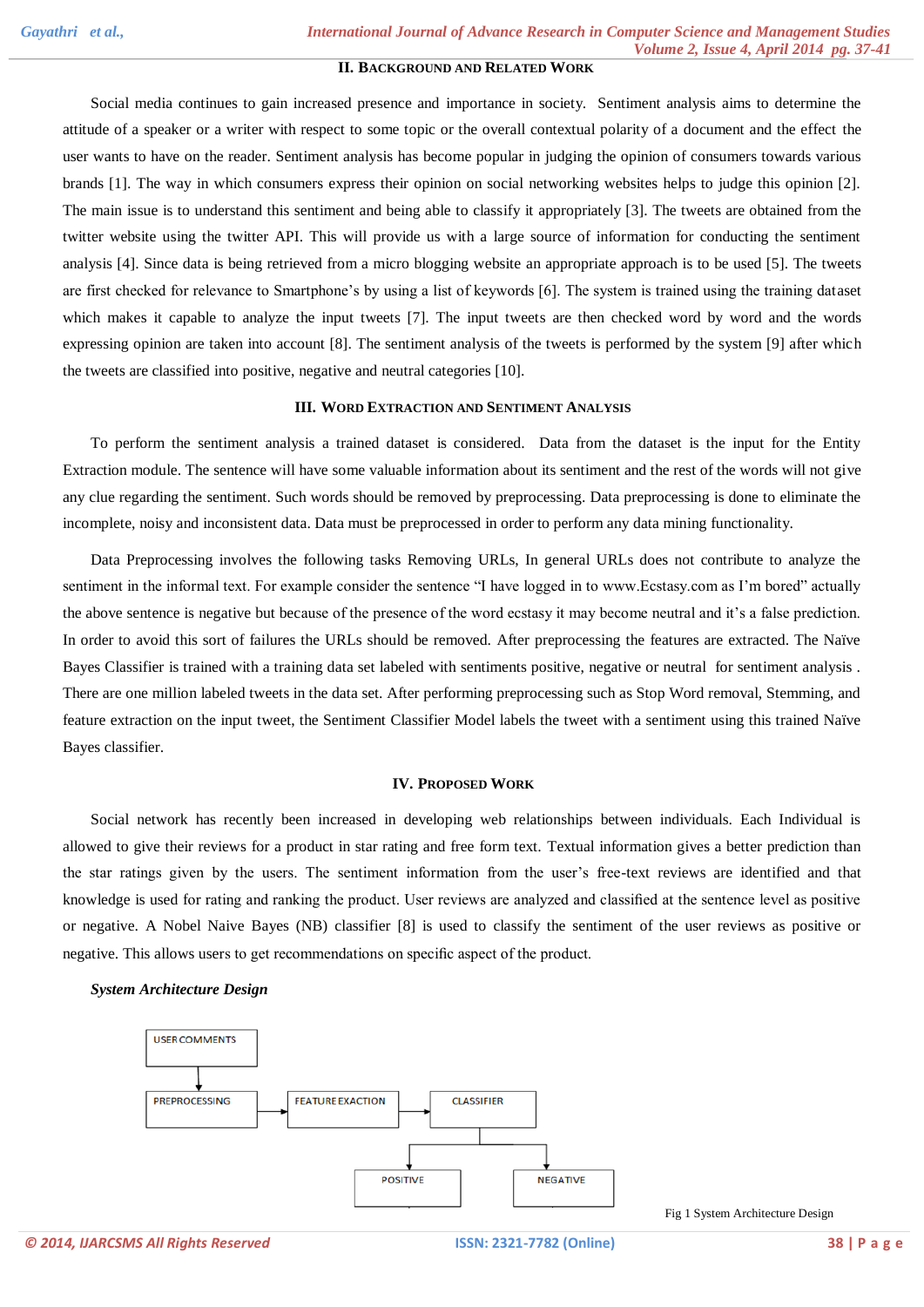The system architecture of proposed system is shown in fig 1. All the users connected to the social network are allowed to enter their comments on specified products in. User normally enters their comments for the product in free text format. These comments are the reviews given by the user for a product. Reviews are then collected to rate the product.

Firstly, the collected reviews are pre-processed and the words are extracted. These extracted words are then stored in feature vector. The words are then classified into positive and negative. Based on the category of words the sentence is found as positive or negative sentence and the product is ranked.

## **V. EXPERIMENTAL ANALYSIS**

Sentiment analysis where the tweets after being obtained from the twitter website are classified into positive, negative and neutral using the Naïve Bayes classifier. A Sample tweets is used which is then tested manually for accuracy. A threshold is set and the tweets are classified into positive, negative and neutral.

Matching Matrix (Confusion Matrix): A matching matrix is a specific table layout that allows visualization of the performance of an algorithm, typically an unsupervised learning one (in supervised learning it is usually called a confusion matrix). The instances in a predicted class are represented in each column of the matrix while the instances in an actual class are represented in each row.

| Predicted class<br><b>Actual Class</b> | Positive                    | Negative       | Neutral |
|----------------------------------------|-----------------------------|----------------|---------|
| Positive                               | 68                          | 3              | 4       |
| Negative                               | $\mathcal{D}_{\mathcal{A}}$ | 4 <sub>1</sub> | 11      |
| Neutral                                | 5                           | $\mathbf{r}$   | 69      |

TABLE 1

Sentiment Analysis Confusion Matrix

Precision: Precision is a measure of the accuracy provided that a specific class has been predicted.

$$
\text{Precision}: \frac{tp}{(tp+fp)}
$$

where tp and fp are the numbers of true positive and false positive predictions for the considered class. The result is always between 0 and 1. In the matching matrix above, the precision for a class is calculated as:

- Positive =  $68/(68+3+4) = 0.90$
- Negative =  $41/(41+2+11) = 0.75$
- Neutral =  $69/(69+11+1) = 0.85$

Accuracy: Accuracy is calculated as the sum of correct classifications divided by the total number of classifications. It is the overall correctness of the model.

Accuracy for sentiment=168/200 =0.840

Thus, the proposed system is able to collect useful information from the twitter website and efficiently perform sentiment analysis on the data using an efficient scoring system and a well trained Naïve Bayes Classifier, respectively

The sentiment analysis is performed for the sentence using a novel Naïve Byessian Classifier. The sentiment of the user review is analyzed to know the attitude of the user and to know the product rank. The reviews are preprocessed for eliminating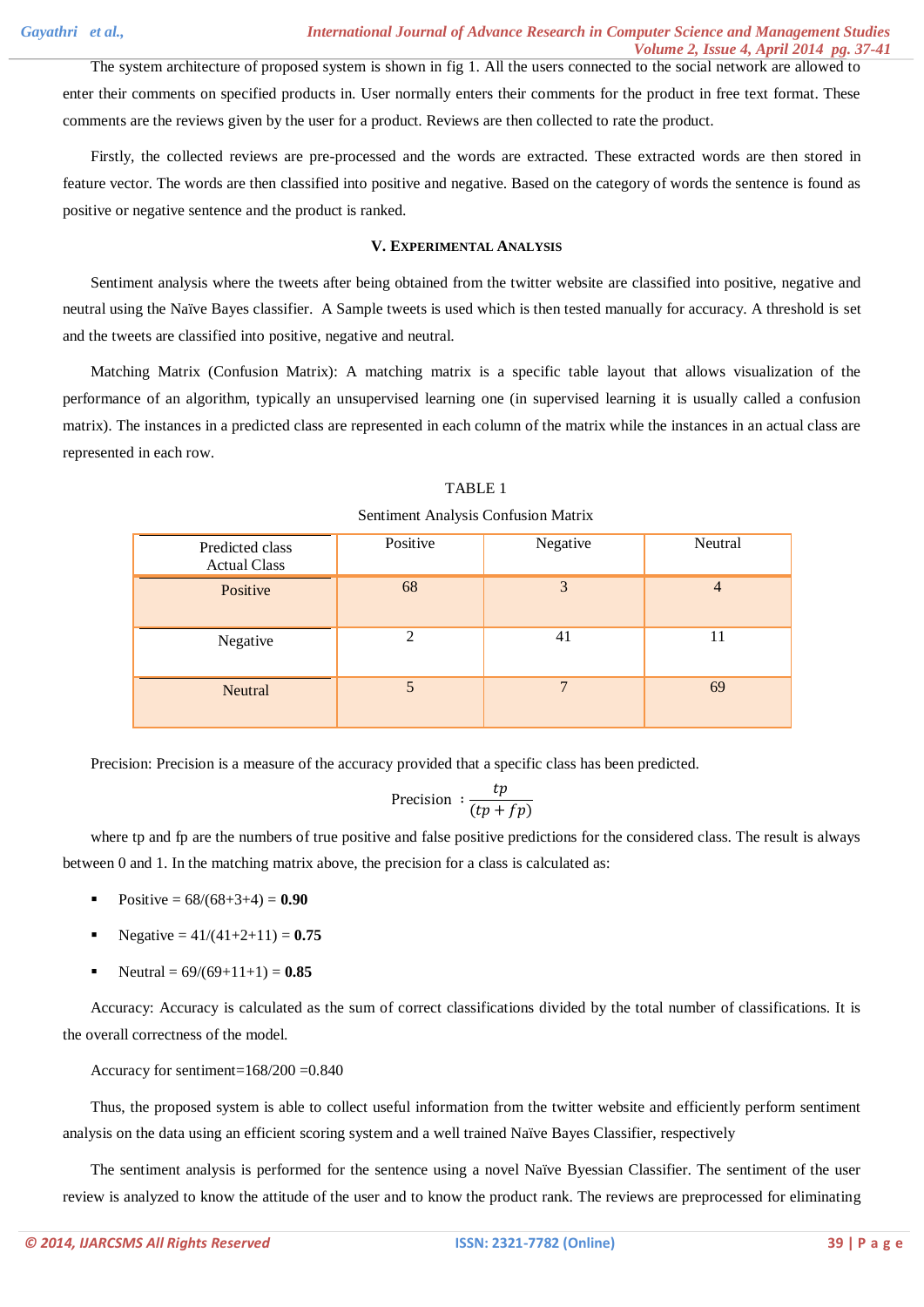noise and the words are extracted. The extracted words are classified into positive or negative using the Naïve Byessian Classifier. Thus, the proposed system is able to collect useful information from the twitter website and efficiently perform sentiment analysis on the data and predict the user's age and gender using an efficient scoring system and a well trained Naïve Bayes Classifier, respectively

## **VI. CONCLUSION**

The sentiment analysis is performed for the sentence using a novel Naive Byessian Classifier. The sentiment of the user review is analyzed to know the attitude of the user and to know the product rank. The reviews are preprocessed for eliminating noise and the words are extracted. The extracted words are classified into positive or negative using the Naive Byessian Classifier. Thus, the proposed system is able to collect useful information from the twitter website and efficiently perform sentiment analysis on the data using a well trained Naive Byessian Classifier.

#### **ACKNOWLEDGMENT**

I am highly indebted to Associate Prof. Mr. M. Nageswara Guptha M.E., Head of the Department, Computer Science and Engineering for his encouragement towards the completion of this project.

With immense pleasure I would like to express my hearty thanks to my project guide, Asst.Prof. Ms.K.Sashi Rekha M.E., Department of Computer Science and Engineering for her encouragement and valuable guidance with keen interest towards the completion of this project.

### **References**

- 1. Ali A. Ghorbani, Mostafa Karamibekr , "Verb Oriented Sentiment Classification" in International Conferences on Web Intelligence and Intelligent Agent Technolog 2012IEEE .
- 2. Bhaskar Prasad Rimal, Eunmi Choi, Ian lumb, "A Taxonomy and Survey of Cloud Computing Systems", Fifth International Joint S.Chan,C. Khoo J.C. Na, H. Sui and Y.Zhou.Effectiveness of simple linguistic processing in automatic sentiment classification of product reviews,Advances In Knowledge and organization, 2004, pages 49-54.
- 3. R. Prabowo and M. Thelwall, Sentiment analysis: A combined approach, Journal of Infometrics, 2009, pages 143-157.
- 4. Barla Cambazoglu, Hakan Ferhatosmanoglu, Ingmar Weber and, Hakan Ferhatos manoglu A large-scale analysis for Yahoo! Answers, Fifth ACM International Conference on Web Search and Data Mining, Seattle, Washington, USA, 2012, pages 633-642.
- 5. Adam Bermingham and Alan F. Smeaton, Classifying Sentiment in Microblogs:is brevity an advantage? Nineteenth ACM International Conference on Information And knowledge management, Toronto, Canada, pages 1833-1836.
- 6. Ana-Maria Popescu, Marco Pennacchiotti, Detecting Controversial Events from Twitter, Proceedings of the 19th ACM international conference on Information and knowledge management, Toronto, ON, Canada2010, DOI:0.1145/1871437.1871751, pages 1873-1876.
- 7. L.Lee, and Pang Opinion mining and sentiment analysis, Foundations and Trends in Information Retrieval, 2008, pages 1-135.
- 8. AleksandrVoskoboynik Eugene Agichtein, Jeff Pavel, Luis Gravano, ViktoriySokolova, and, Snowball*:*a prototype system for extracting relations from large text Collections Proceedings of the fifth ACM conference on Digital Libraries, Bremen.
- 9. ApoorvAgarwal, Boyi Xie, Ilia Vovsha, Owen Rambow and Rebecca Passonneaua , Sentiment Analysis of Twitter Data, Proceedings of the Workshop on Languages Social Media in, Portland, Oregan, 2011, pages 30-38.
- 10. JunlanFeng, Luciano Barbosa, Robust sentiment detection on twitter from bayes and noisy data, Proceedings of the 23rd international Conference on Computational Lisguistics, Beijing,China 2010.